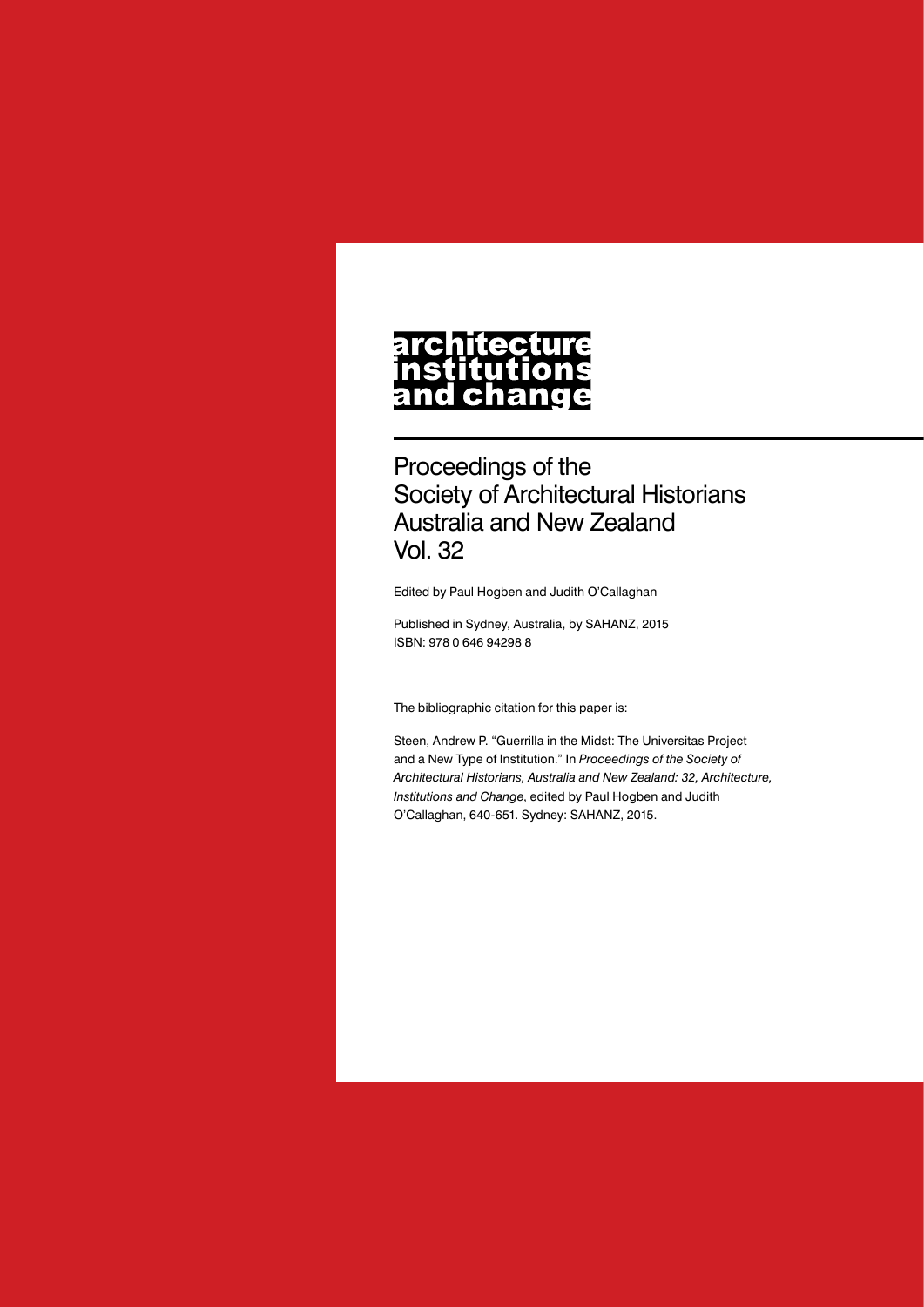# Guerrilla in the Midst: The Universitas Project and a New Type of Institution

*The Universitas Project was the brainchild of Institute of Architecture and Urban Studies co-founder and Museum of Modern Art Curator of Design, Emilio Ambasz. In 1971 Ambasz sent his "Project Working Paper" to an extensive list of intellectuals ranging from Kenneth Frampton to Michel Foucault, Denise Scott Brown to Roland Barthes. Ambasz's document, colloquially named "The Black Book," called for the creation of a "new type of institution" to be built in New York state. The goal was to design the structure and the curriculum of this "Universitas" to help educate architects and designers for what Ambasz defines "a post-technological society." Ambasz solicited "critical essays" from the respondents that addressed "The Black Book" and spoke to his reformist educational and institutional agenda.*

*Italian semiotician Umberto Eco replied with the parodically-titled and -framed "Critical Essay". In this piece, Eco outlines a kind of non-university: a network-based model of education "by the masses" not merely "for" them. In outlining the relation of his "new university" to existing knowledge, Eco inserts a translated extract from Mao Zedong's*  On Practice: *"To acquire knowledge it is necessary to participate in the process which transforms reality. To get to know the taste of a pear it is necessary to transform it by eating it."* These sentences help figure Eco's argument. They indirectly capture the system of *relation and the spirit of engagement he advocates. But the quotation also exercises the poetic function of language. It opens the "Critical Essay" to readings outside strict referential meaning. The message challenges the basic premises of Ambasz's Universitas.*

*This paper takes Mao's quotation as a lens through which to understand Eco's "Critical Essay". It founds a semantic chain that opens Ambasz's Universitas Project to cultural slippage and ideological contestation. Eco's little "Black Book" response is presented here as non-institutional: a guerrilla incursion into so-called critical architectural discourse.*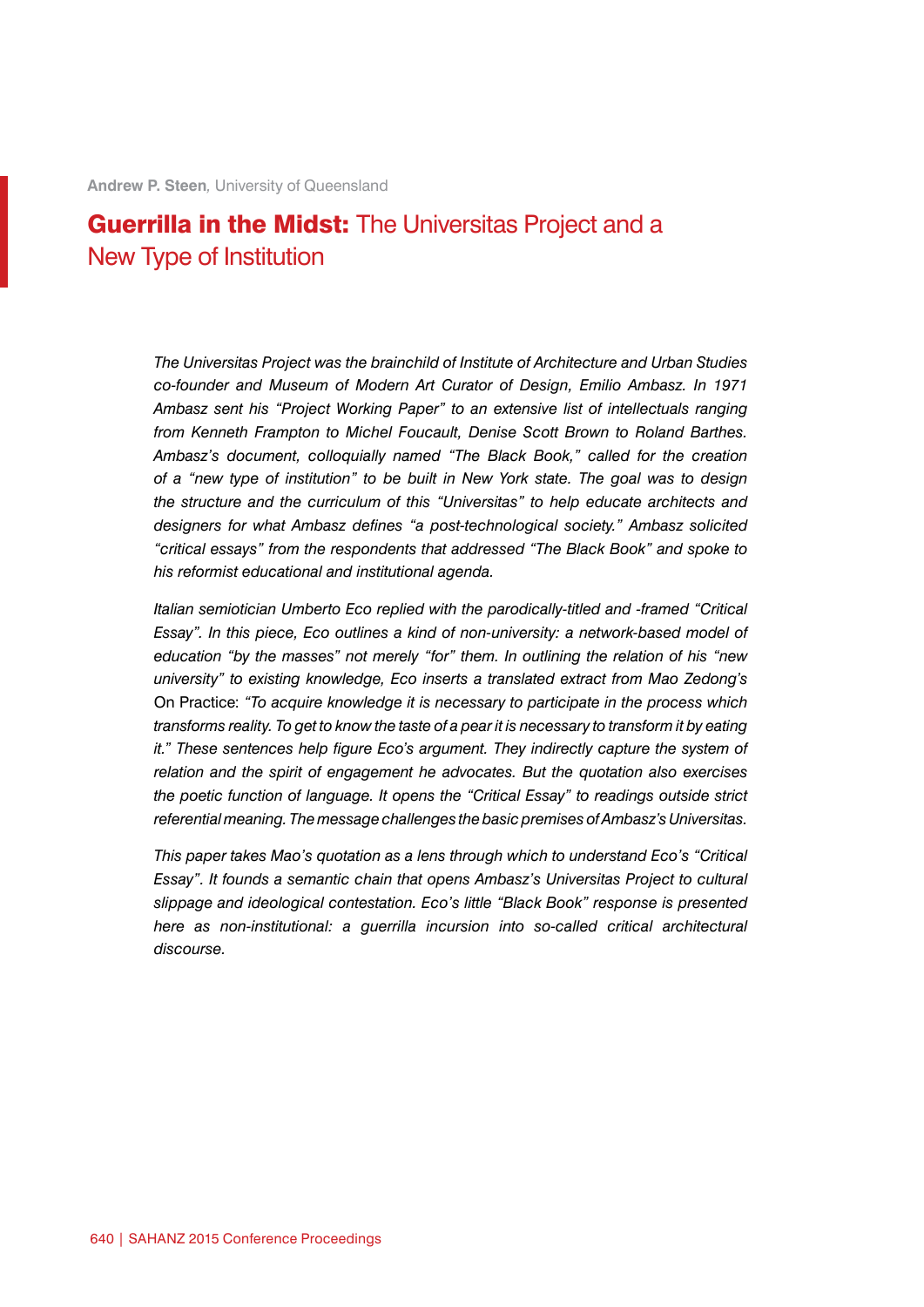

This paper concerns an intellectual position made relative to institutions constructed by the Italian semiotician Umberto Eco. While the mechanisms of Eco's position are general and related to mass-mediated society, the focus here is on a text written specifically for an architectural audience, and in relation to architectural pedagogy. Eco's advocacy of a guerrilla engagement with culture leads him to promote a networked non-university. It also leads him to critique the ideology and practice of critique, particularly radical or so-called critical critique.

This paper performs two parallel operations. It gives an account of the arguments mounted in the central Eco text and in related texts. At the same time it supports this historical account with a meta-demonstration of the argument. In other words, the following pages speak of, as well as speak through, Eco's attack on the institutions of architectural education and architectural criticism. A Mao Zedong quotation used by Eco in his "Critical Essay" supplies the device through which to progress these operations.

The dual nature of this paper leads discussion from a specific text, to the lineage of texts preceding it, and from this collection out to a broad cultural network pertaining to critical architectural theory and would-be revolutionary praxis. During the course of this paper, secure structures of information will be broken down, and the relation of institutions to the mass reframed. The study, however, proceeds from the secure grounds of its key text.

#### **A critical essay**

Eco wrote "Critical Essay" in late 1971.1 The University of Bologna's then-Associated Professor of Semiotics was one of a list of academics and intellectuals who received a publication written by Argentine Emilio Ambasz – the Museum of Modern Art (New York) Curator of Design and Institute of Architecture and Urban Studies co-founder – titled "Project Working Paper" in July 1971.<sup>2</sup> In writing this document, Ambasz had collaborated with Stanford Anderson, Peter Eisenman, Suzanne Keller, Rosalind Kraus, and Joseph Rykwert,<sup>3</sup> and sounded out Kenneth Arrow, Walter Buckley, Karl Deutsch, Ronald Dworkin, Thomas Farer, Gerald Feinberg, Harry Frankfurt, Arnold Kramisch, Robert Nozick, and Alan Trachtenberg.4 "Project Working Paper" – also known as "The Black Book" $5 -$  was thus supported by a diverse network of intellectuals, but formally authored by Ambasz of MoMA and the IAUS. The ironic institutionality of Ambasz and his project will be important to the discussion below.

The "Project Working Paper" was written "with the intention of identifying and defining critical points of concern."<sup>6</sup> The document contains four essays and four appendices.<sup>7</sup> This mass of information outlines what Ambasz titles "Institutions for a Post-Technological Society – Universitas Project." The project's key aim was to help realise "in New York State … a pioneering type of institution, dedicated to the evaluation and design of the man-made milieu."8 The goal, in short, was to design a new university: the Universitas University.

The Universitas Symposium was held on January 8 and 9, 1972, in MoMA's Member's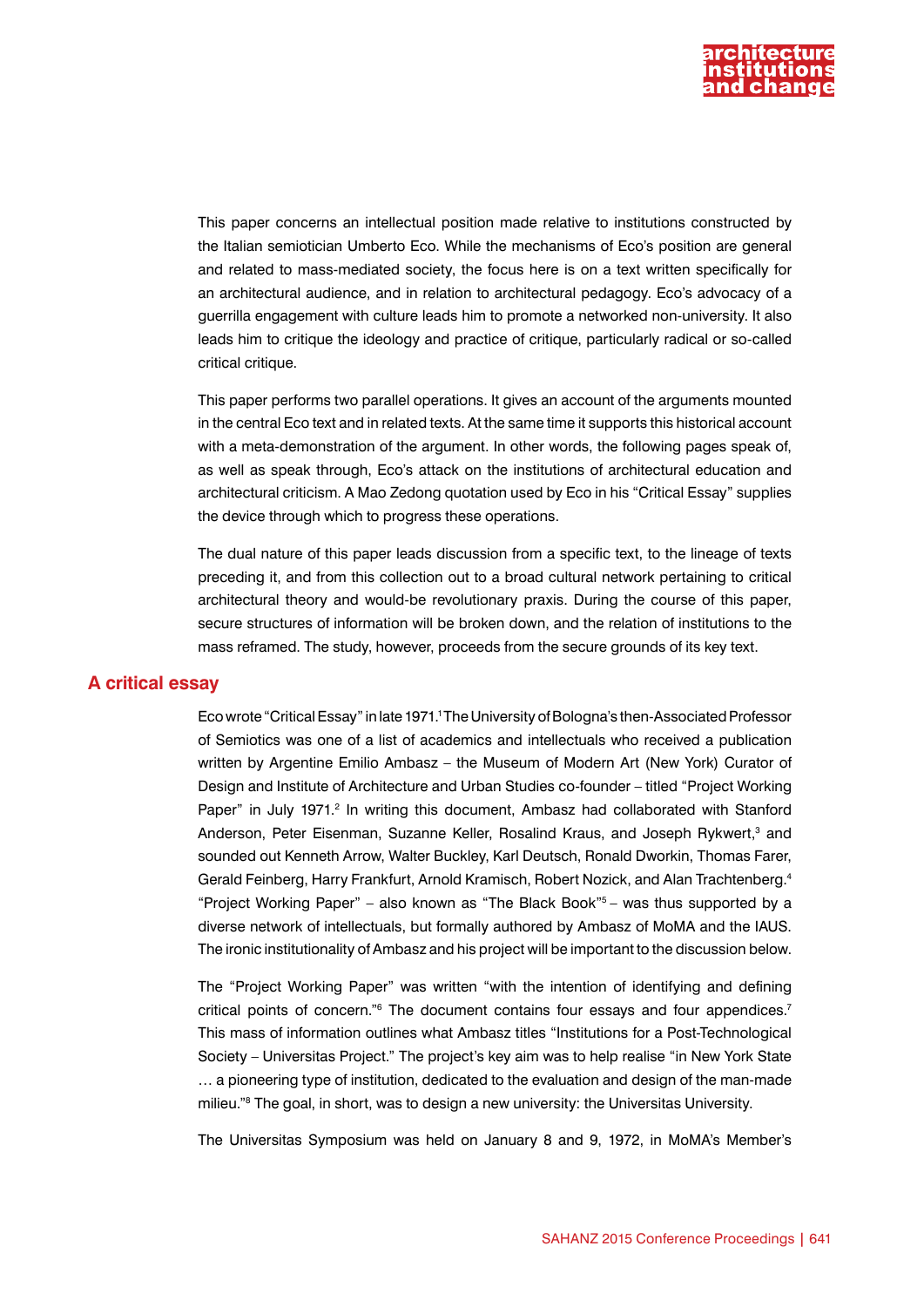Penthouse.<sup>9</sup> The full list of symposium participants is Christopher Alexander, Emilio Ambasz, Hannah Arendt, Jean Baudrillard, Manuel Castells, Gillo Dorfles, Arthur Drexler, Ronald Dworkin, Umberto Eco, Hans Magnus Enzensberger, Kenneth Frampton, Percival Goodman, Stuart Hampshire, Erich Jantsch, Suzanne Keller, Gyorgy Kepes, Arnold Kramish, Henri Lefebvre, Edward J. Logue, Richard L. Meier, Hasan Ozbekhan, Martin Pawley, Octavio Paz, Anatol Rapoport, Meyer Schapiro, Carl Schorske, Denise Scott Brown, Thomas A. Sebeok, Jivan Tabibian, Alain Touraine, Rexford Guy Tugwell, and Sheldon S. Wolin.<sup>10</sup>

Responses to the "Project Working Paper" were varied, but often evaded the project's key ideals and aims. Gillo Dorfles wrote a paper that, "[r]ather than give suggestions for a new university of design, … make[s] some remarks on the situation of that group of disciplines with which such a university should concern itself."<sup>11</sup> Jean Baudrillard's critique asserts "[n]othing is more false than the limits a 'humanistic' design would set for itself."12 Manuel Castells argues: "[f]or what we lack is not the impossible but those possibilities that we are obliged to ignore so that mediocrity may continue to be profitable."<sup>13</sup>

It is perhaps unsurprising given such conflicts over core terms and objectives that the Universitas Symposium fell short of reaching a unified position. The project failed to meet its goal of establishing "a new type of institution" in New York State. The Project did, however, realise its goal of publishing a proceedings;14 and while it took thirty-four years to realise, *The Universitas Project* is a valuable record of the attitudes held at the time.

Eco's chapter, "Critical Essay," is a conspicuously literal response to Ambasz's "Project Working Paper" call for "*Critical Essays.*"15 Eco's text can be seen as highly parodical. The title alone suggests an ironic metatextual statement. The first paragraph develops this criticism of Ambasz's "critical" focus.

It is not clear whether the critical essay should advance proposals on the disciplinary structure of the Universitas, on its organisation, on its philosophy, or whether it should comment on some of the points in the Project Working Paper. In the latter case, I tend to think that it must be very difficult to comment on a text scientifically when its pages are not numbered, and I hope that the future Universitas will supply more precise elements of code for those who will have to send messages from the centre to the periphery and vice versa.<sup>16</sup>

The tone here is scathing. In listing alternative topics, Eco points to a lack of clarity in the "Project Working Paper." In highlighting its lack of pagination, his challenge verges on absurdism. While the paragraph's general mode of address is relevant to this current paper, the examination undertaken here will examine a more complex discursive mechanism.

"Critical Essay" is not totally without substantive and admissible argumentation. It sketches a promising response to the Universitas Project's aim of rethinking the schooling of designers and architects and generating a new university that would be more appropriate to the requirements and aspirations of the contemporary society.<sup>17</sup> This is not surprising. Eco had taught at Florence University's Faculty of Architecture during the tumultuous years, 1966 to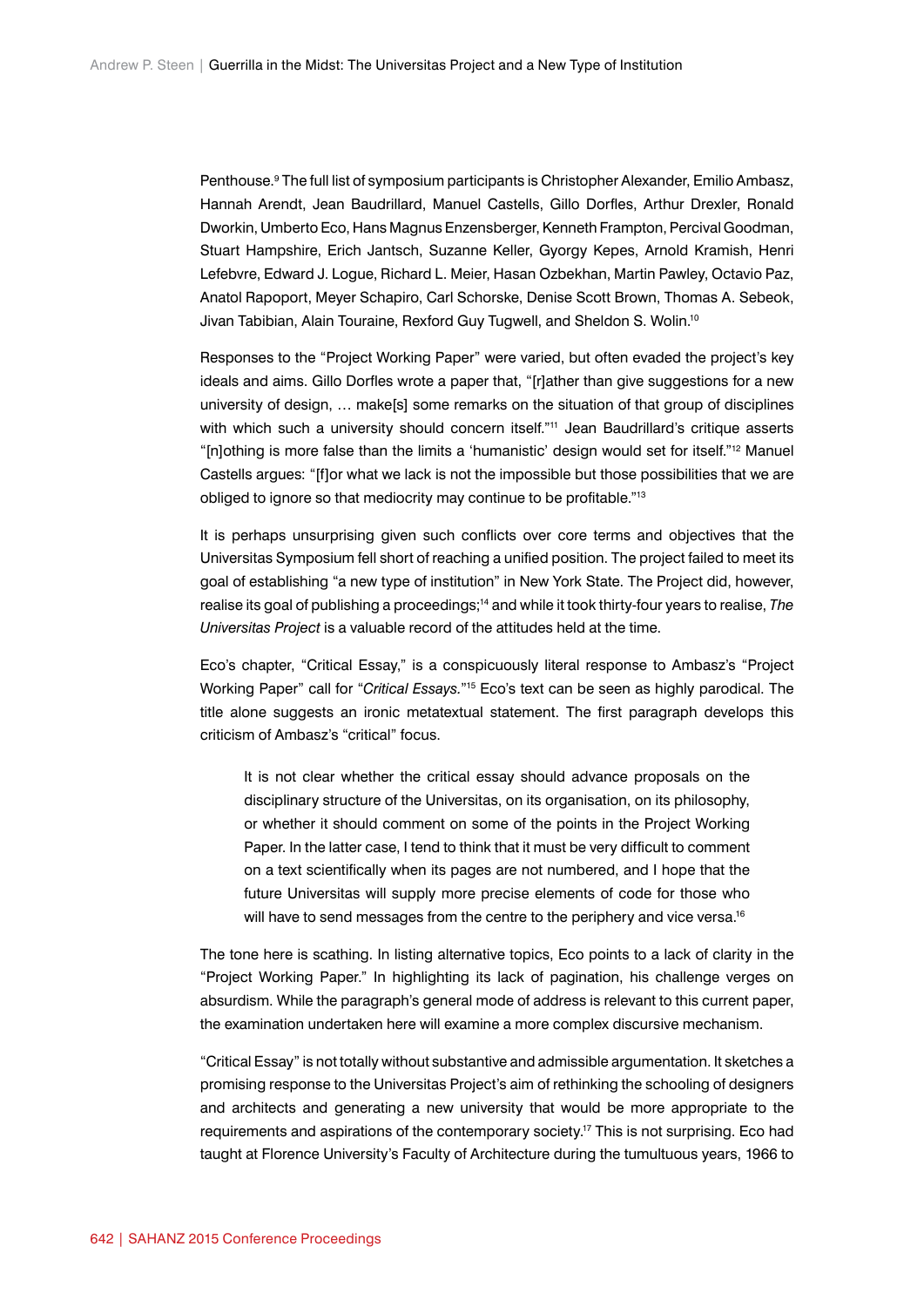

1969, spawning the experimental group, U.F.O.18 The student movement of 1968 was also significant to his work: its confrontational politicality led to the ritual "suicide" of his own avant-gardist collective Gruppo 63.19 Eco was thus professionally and personally exposed to student politics, and well placed to make insightful comment.

Speaking to the goal of the "new" university, Eco's "Critical Essay" suggests replacing the conventional hierarchical didactic configuration with a networked educational model. He asserts this prospective model would be "*by* the masses" rather than merely "*for*" them.20 He stipulates that "[t]he aim of the Universitas should be to transform the inhabitants of the environment ... from guinea pigs to advisors and from advisors to collaborators,"<sup>21</sup> foretelling the now ubiquitous social networks. And in making reference to "the Storage of Cultural Information files,"22 Eco can be seen to presage the internet, databases, Wikipedia, and search engines.

The proposition of "Critical Essay," however, is not well developed. Eco's essay does not contain a thorough elaboration of his hypothetical institutional model. This should not be taken as an oversight. As a piece of cultural communication, "Critical Essay" does not rely on refined reasoning. The shadow of Gruppo 66's "ritual suicide" is evident: the essay is more polemical than scientific.

The rhetorical focus and thus centrepiece of "Critical Essay" is a capitalised quotation. Eco claims

the project for a new university … could be synthesized by a sentence written by Mao Tse-tung: "To acquire knowledge it is necessary to participate in the process which transforms reality. TO GET TO KNOW THE TASTE OF A PEAR IT IS NECESSARY TO TRANSFORM IT BY EATING IT."23

This excerpt brings a rich syrupy image into the text. But it is not the sensuousness of the quotation that is pertinent. It is rather its contextual aspect that offers insight into the textual condition underwriting the intellectual history of what Felicity Scott deems "architectural theory proper." Mao's quote reveals the poetic functioning of language within architectural discourse by positioning Eco's work in relation to the underlying networked web of information. Part of this network was laid down by Eco himself.

#### **A semiological guerrilla**

Less than five years before Universitas, Eco attended another conference in New York. "Vision '67 – Survival and Growth" was held at the Loeb Student Center, New York University, from the 19 to 21 October 1967.<sup>25</sup> At the time, Eco was Professor of Visual Communications at Florence University. He was one year from publishing *La struttura assente*. 26 He was yet to establish his position within the semiotic landscape, but he was forging a position in relation to structuralist discourse.

For "Vision '67," Eco wrote "Towards a Semiological Guerrilla Warfare." This paper takes as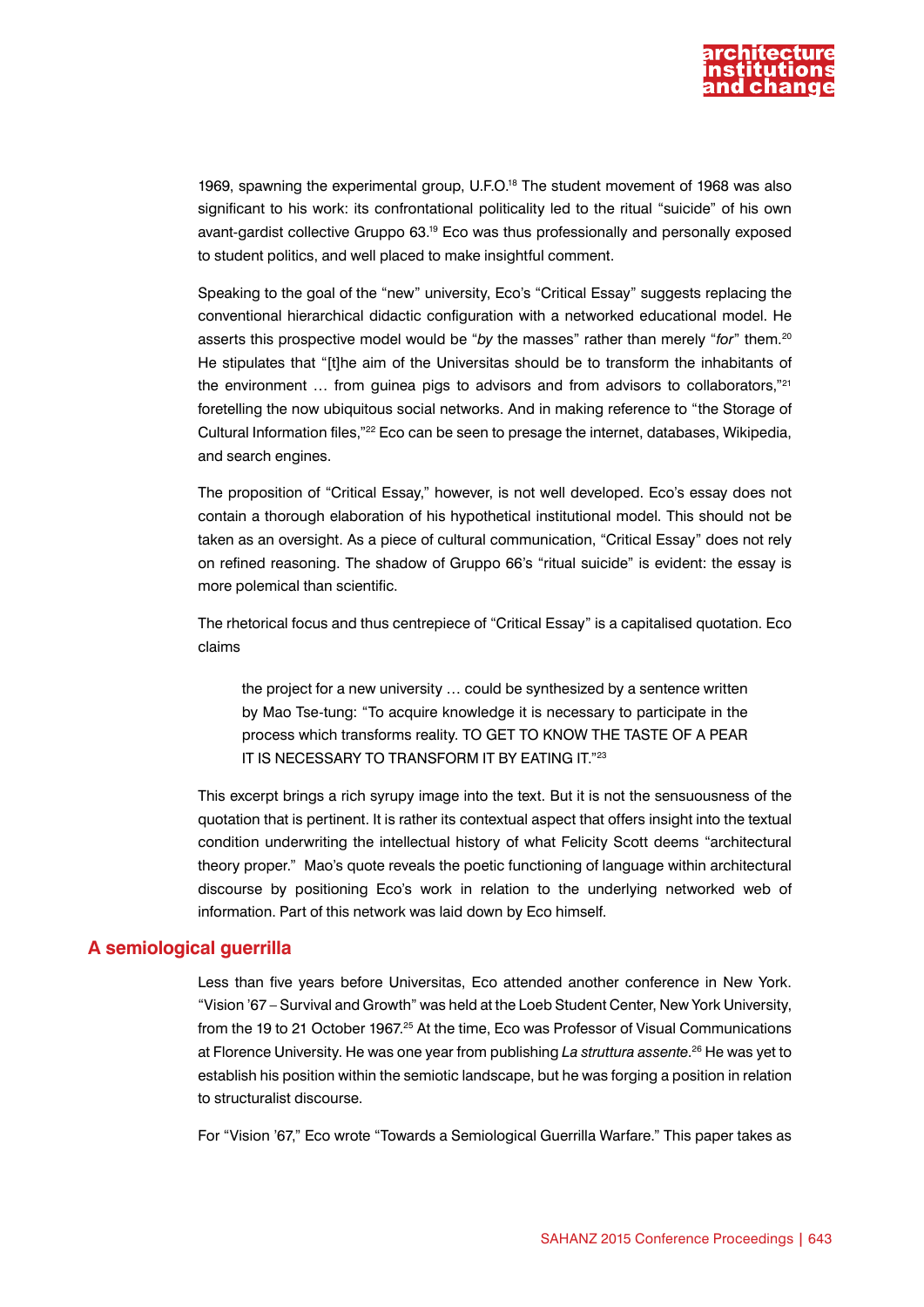its general object the most significant aspect of power relations of the post-industrial world: the communication industry.27 To develop his thesis, Eco refers to a book he published in 1964, *Apocalittici e integrati.<sup>28</sup>* Here he presents two types of intellectual. As the title implies, these two types are the "apocalyptic" and the "integrated."

Intellectuals of the apocalyptic type focus on the ideological aspect of the mass media.<sup>29</sup> Apocalyptics propose "[i]t doesn't matter what you say via the channels of mass communication … The important thing is the gradual, uniform bombardment of information, where the different contents ... lose their differences."<sup>30</sup> They present a powerful mass media; and passive addressees: a mass audience absorbing the hegemonic message through their plug-in-drug of choice. The link to institutions is clear. The mass media is demonised by apocalyptics. They argue either for its abolition, or for major reform aimed at improving its content. Such an improvement has an implicit ideological loading.

Integrated intellectuals, on the other hand, see mass media as the positive product of the democratic rule of Western civilisation. They believe it presents the popular culture of its viewers. For integrates, the position and role of the mass media is not ideologically suspect, and its liberally developed forms are inherently suitable for integration into the existing worldview of the population. Under an integrated perspective, addressees are not drugged but are rather positively sedate within the warm, encompassing society in which they live.

While the apocalyptic and integrated intellectuals present opposing positions, they share a basic structural premise. Both types assume a standard "Message" is broadcast by the media and absorbed in a fixed manner by an acritical viewer. This is a model at which Eco takes aim. He sketches out these two contrasting but complementary positions to propose a third that acts to subvert the model.

To aid in this process, "Towards a Semiological Guerrilla Warfare" gives a detailed description of the "mechanics of communication" of the mass media.<sup>31</sup> The Code – described by Eco as "an established system of probabilities"<sup>32</sup> that allows information to become in some way meaningful – is key for apocalyptics and integrates alike. The model of communication both types use relies on the Source (or mass media broadcaster) and the Addressee (or viewer) using the same Code. This is what allows a Signal to be received as a Message.

Framing communication around a shared code has implications for those engaged in coding. Such a functional concern does not suit the agenda Eco had at this point in time. "Toward a Semiological Guerrilla Warfare" focuses instead on the process of decoding. For Eco, the message the Addressee extracts from the initial Signal is entirely dependent upon the Code they apply.<sup>33</sup> The Signal does not automatically translate into the received Message. Mass media audiences control the messages they accept. When this process is multiplied across the broad spectrum of a mass audience, "discordant interpretations" are inevitable, to the point where, according to Eco, "variability of interpretation is the constant law of mass communications."34

Eco aims to amplify this inherent discordance. He demands active participation in mass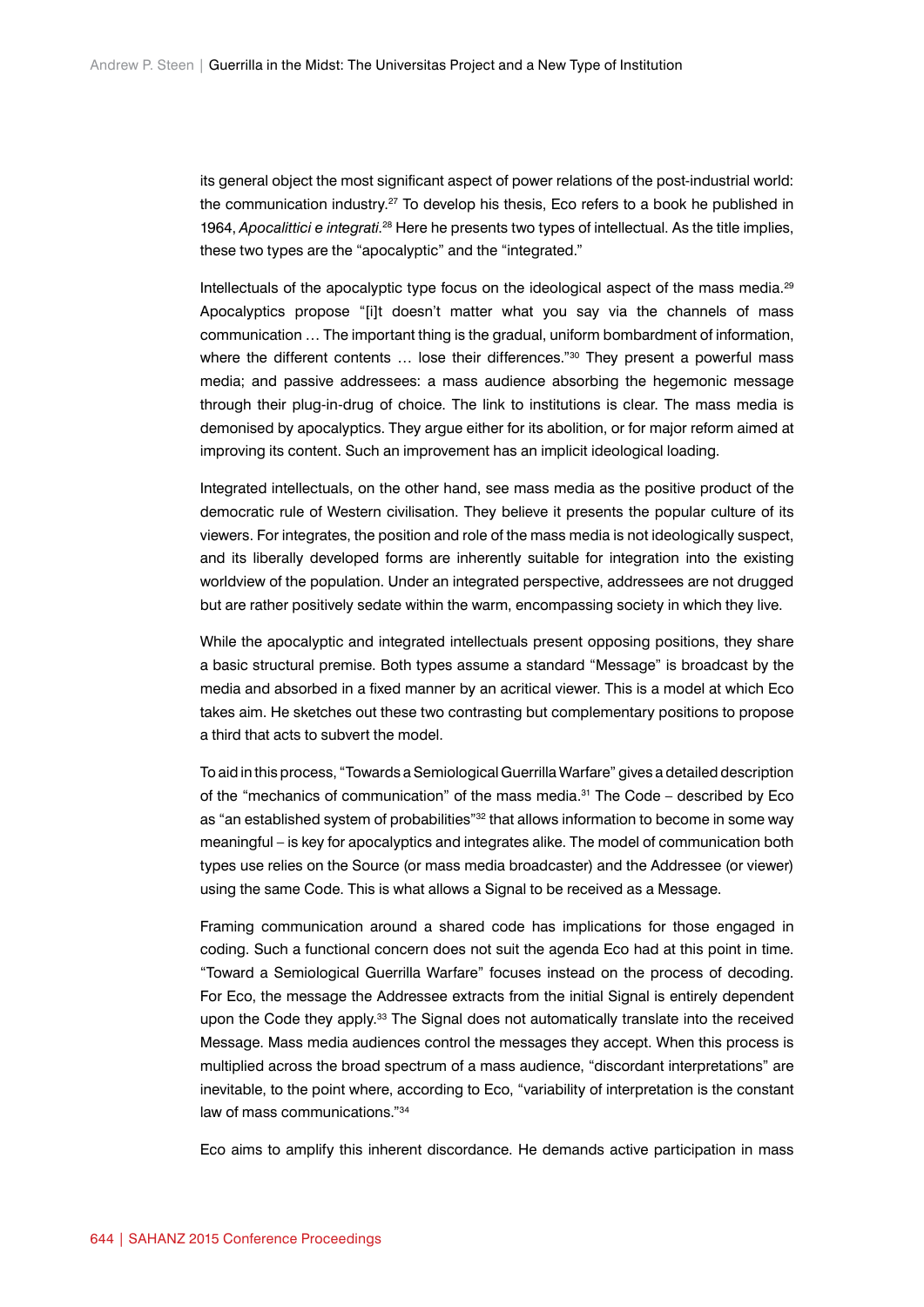

media decoding. Channelling radical political sloganeers, Eco calls for the occupation of "the first chair in front of every TV set."35 He invokes a contest with the mass media by "all of us" – the chairmen and chairwomen, his new "*proletariat*."36 According to Eco, "[t]he battle for the survival of man is not to be won where the communication originates, but where it arrives."37

"Towards a Semiological Guerrilla Warfare" is a call-to-arms "urg[ing] the audience to control the message and its multiple possibilities of interpretation."38 Eco's invitation to small-scale mass media resistance carries into "Critical Essay." It is tempting to judge his use of "Chairman" Mao simply as a metaphor, borrowing the authority of this real-world guerrilla. But such a reading assumes a simplistic transmission of a clean Message – the kind favoured by the very apocalyptic and integrated intellectuals Eco resists. An alternate reading is available, with the assistance of a third Eco text.

## **A devil's advocate**

During 1971 Eco also published *Le forme del contenuto*. 39 This publication contained "Semioitica della metaphora" – "The Semantics of Metaphor."40 This essay is a close exposition into the workings of language.

The basic point stressed by Eco is the plurivocality of the codes of human communication. This is a consistent motif in Eco's work since 1962's *Opera aperta*. 41 If codes transmitted information in a simple binary system, communication would be a simple, denotative process. Within a Message of Morse Code, for example, all "enunciations" are entirely "determined by the system's conventions"; and as a consequence, "each and every utterance … [is] tautological" – i.e., presents the contents of the Message with no remainder.<sup>42</sup>

But linguistic communication is not so straightforward. It uses semiotic codes that are inherently insecure. This "allow[s users] to enunciate events that the code did not anticipate as well as metasemiotic judgments."43 Users are "able to generate both factual messages … and ... messages which place in doubt the very structure of the code itself."44 Enunciations do not merely transmit literal denotations through established codes; they also offer forms that reveal those codes.

According to Eco, "Language" is a "system of semantic systems."45 He terms this "never completely structurable" object the "Global Semantic System."46 The fields of this Global Semantic System are continually made and unmade depending on message transmission and reception. The degree of fluxing depends on the amount of non-literal message content within the system, whether arising at the Source or at the Addressee. Eco contends that the uncentred Global Semantic System is expressive of the deep structure of communication and understanding.47

Eco attempts to support his Global Semantic System concept by investigating language uses that exercise the system's structure – uses commonly framed as metaphor. "The Semantics of Metaphor" reconceptualises metaphor: Eco's goal is to take an ostensibly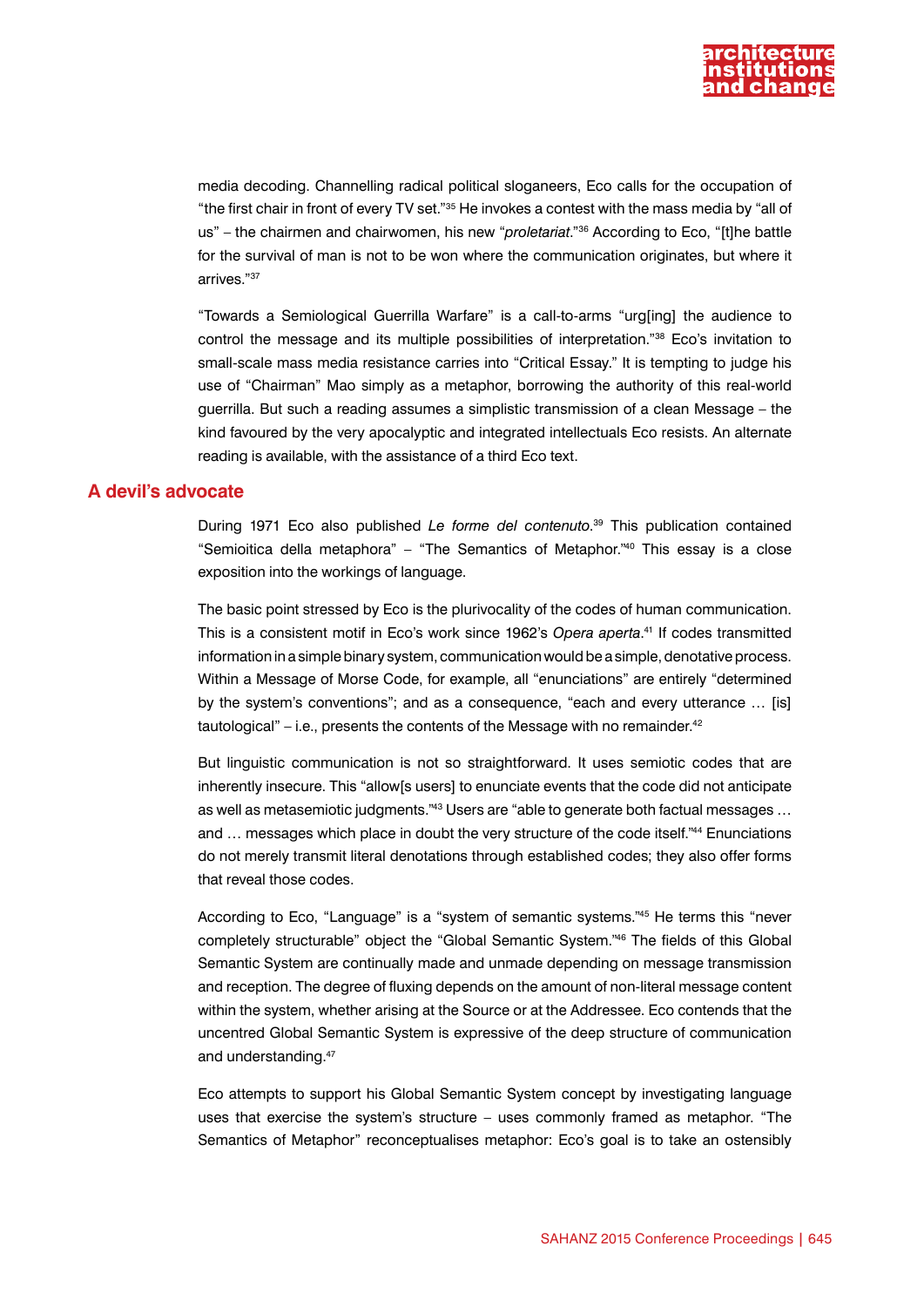creative communicative act and demonstrate its reliance on an underlying web of semantic connections. For Eco, metaphors obscure the structure of the Global Semantic System, as they seem to associate two previously unconnected lexemes.48 He wants "to show that each metaphor can be traced back to a subjacent chain of metonymic connections which constitute the framework of the code."49

To make his case, Eco turns to James Joyce's *Finnegan's Wake*, a work of literature he deems "produces sufficiently violent metaphors without interruption or reservation" to make a strong demonstration.<sup>50</sup> The focus of Eco's exposition is one particular Joyce construction: the name Minucius Mandrake.

Eco credits James Atherton as providing a referent for the first part to the name. Historical figure Minucius Felix was an advocate of the Church, whose words in the second or third century ad were aimed "to convince the Gentiles of the truth of the Christian faith."51 Due to Joyce's grounding in Catholicism and his "insatiable" reading habits, Eco deems him likely familiar with the name Minucius Felix. $52$  It would thus have had an established position in Joyce's General Semantic System.

Atherton does not provide his reader an explanation for Mandrake. It would appear the violence of the metaphoric conjunction was, for him, too great. His Global Semantic System network did not allow this coupling. The encyclopaedia of Eco supplies a connection.

Atherton had not thought of the world of comic strips (a world which Joyce … knew very well through the daily comics in the newspapers of the time); otherwise, he would have realized that Mandrake could be Mandrake the Magician, the famous character of Lee Falk and Phil Davis.<sup>53</sup>

It is Eco's contention that Joyce knew Mandrake the Magician.<sup>54</sup> On this basis, the mechanics of the portmanteau becomes clear. Eco describes Mandrake the Magician as "an illusionist," able to make his adversary "mistake the pistol in his hand for a banana, [and] hear objects talking."55 Mandrake is "a master of persuasion" and "a 'devil's advocate'."56 A logical semantic connection becomes evident: both Minucius and Mandrake can be positioned as advocates. The previously separate and dissimilar lexemes become associated.

Yet for Eco, this semantic match does not, on its own, explain why Joyce joined Minucius and Mandrake. Even allowing for a shared role as advocate, Minucius Mandrake lacks an identifiable chain. Eco finds the missing link in Pat Sullivan's comic strip, Felix the Cat. This semantic entity establishes a relationship "by contiguity" between both halves of this conjunction: the Cat possesses the same name as Minucius, Felix; and is from "the same universe of comic strips" as the Magician, Mandrake.<sup>57</sup> For Eco, both of these relationships are simple and unimpressive in themselves. The power of Joyce's construction comes when "the middle term has fallen" and the text is left with what is taken as a "metaphor."

So-called creative language use such as metaphor thus obscures structure by omitting words. They short-circuit existent connections; but the connections are still in place, lying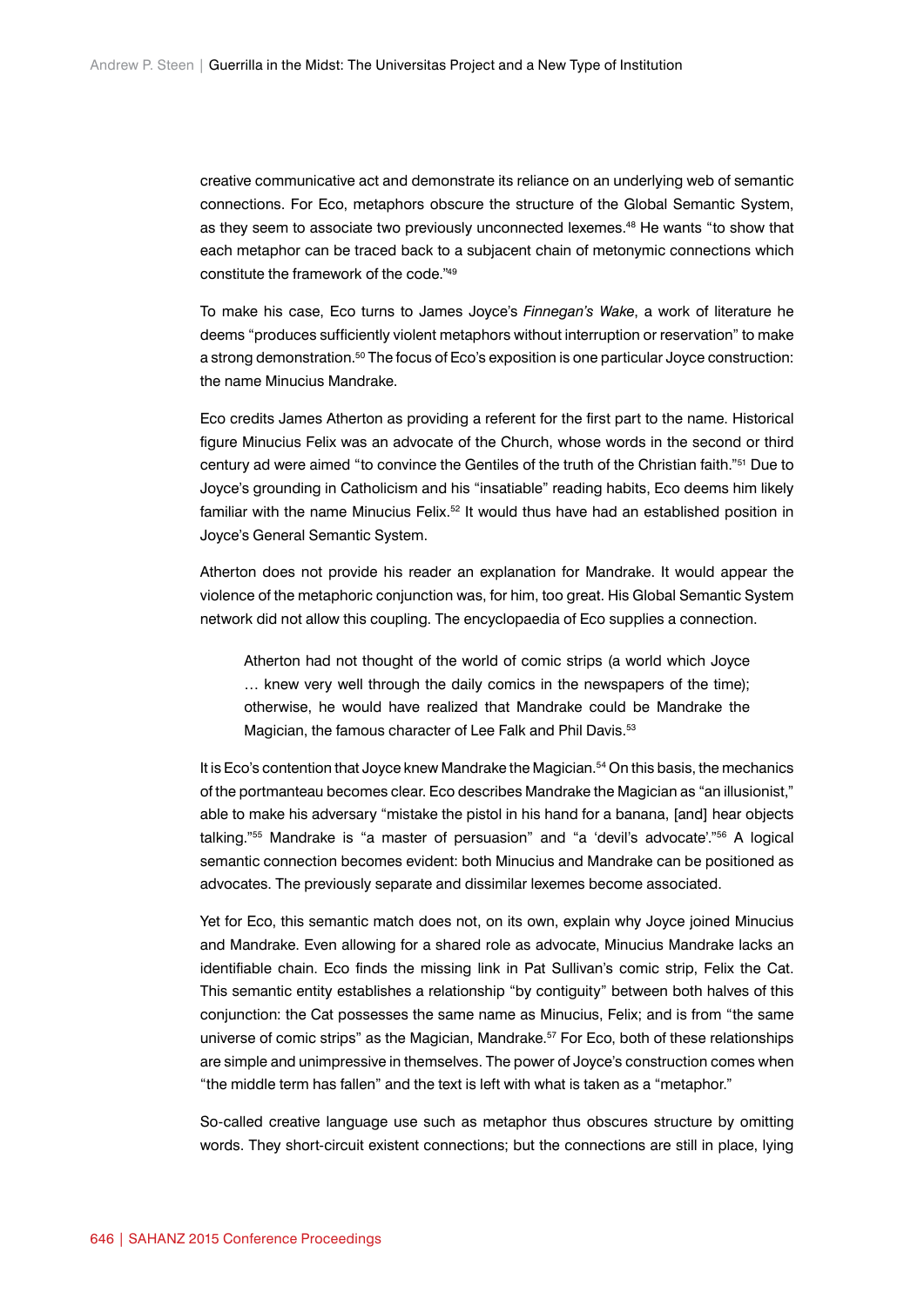

beneath the surface of language in the General Semantic System. This is all relevant to discussion here as a similar semantic association can be seen to sit below "Critical Essay." The chain reveals some important aspects of the Global Semantic System that underwrites the rhetoricality of the text, the discourse in which it is found, and the argument it launches. The grounds on which knowledge can be institutionalised shifts dramatically with this theory.

## **A Beginner's Guide**

Mao Zedong founded the People's Republic of China on 1 October 1949, and controlled that authoritarian state until his death on 2 September 2 1976. He is responsible for the death of 40 to 70 million people, and/or the birth of a new popularly led culture. The details of Chairman Mao's rule are not pertinent to this discussion. What is pertinent is the uptake of Mao as a cultural symbol and a discursive object.

In the mid-1960s, the capitalist system dominating the Western world was under popular challenge. By that time, McCarthyism was consigned to history books; but the Cold War continued, both militarily, and culturally. In a paper delivered to "Vision '65",58 Marshall McLuhan claimed that society had entered into a "new and potent environment," the uncertainties of which were causing confusion and insecurity.59 And McLuhan was not alone: the "Vision '65" conference was filled with similarly concerned individuals.<sup>60</sup>

In Europe at the time, Marxism was a well-established ideology with which to critique the capitalist system. The work of many continental philosophers – among them, Universitas attendees Baudrillard, Castells, Henri Lefebvre, and non-attending invitee Louis Althusser – was based on Marxist apparatuses. But by the end of the 1960s, the paradigm was becoming contentious. The Vietnam War brought a new accent to debates. Cultural and political machinations encouraged intellectuals and cultural producers to search for an alternative model, and, perhaps more importantly, an alternative object on which to focus cultural critique. Marx was compromised; Mao became a key figure.

*Tel Quel* is symptomatic of this cultural trajectory. Keen to distance itself from the French Communist Party and its Marxist base, the journal went through a "Maoist period" from 1965 to 1971.<sup>61</sup> In its Spring 1971 issue, Philippe Sollers translated some poems from Mao's *On Contradiction*; and in Autumn of the same year, Julia Kristeva praised Mao's focus on the ideological aspect of language in literature.<sup>62</sup>

The uptake and dissemination of Mao by the leftwing French intelligentsia was linked to a broader popularism. In December 1967, *Esquire* published an article titled "The Beginner's Guide to Mao Tse-tung." Ostensibly, the article promotes the newly released film *The Valley of the Dolls*. It couples Mao quotations with photographs of the film's star, Sharon Tate. One of the quotations in the *Esquire* article foreshadows Eco:

Whoever wants to know a thing has no way of doing so except by coming into contact with it, that is, by living (practicing) in its environment. … If you want knowledge, you must take part in the practice of changing reality. If you want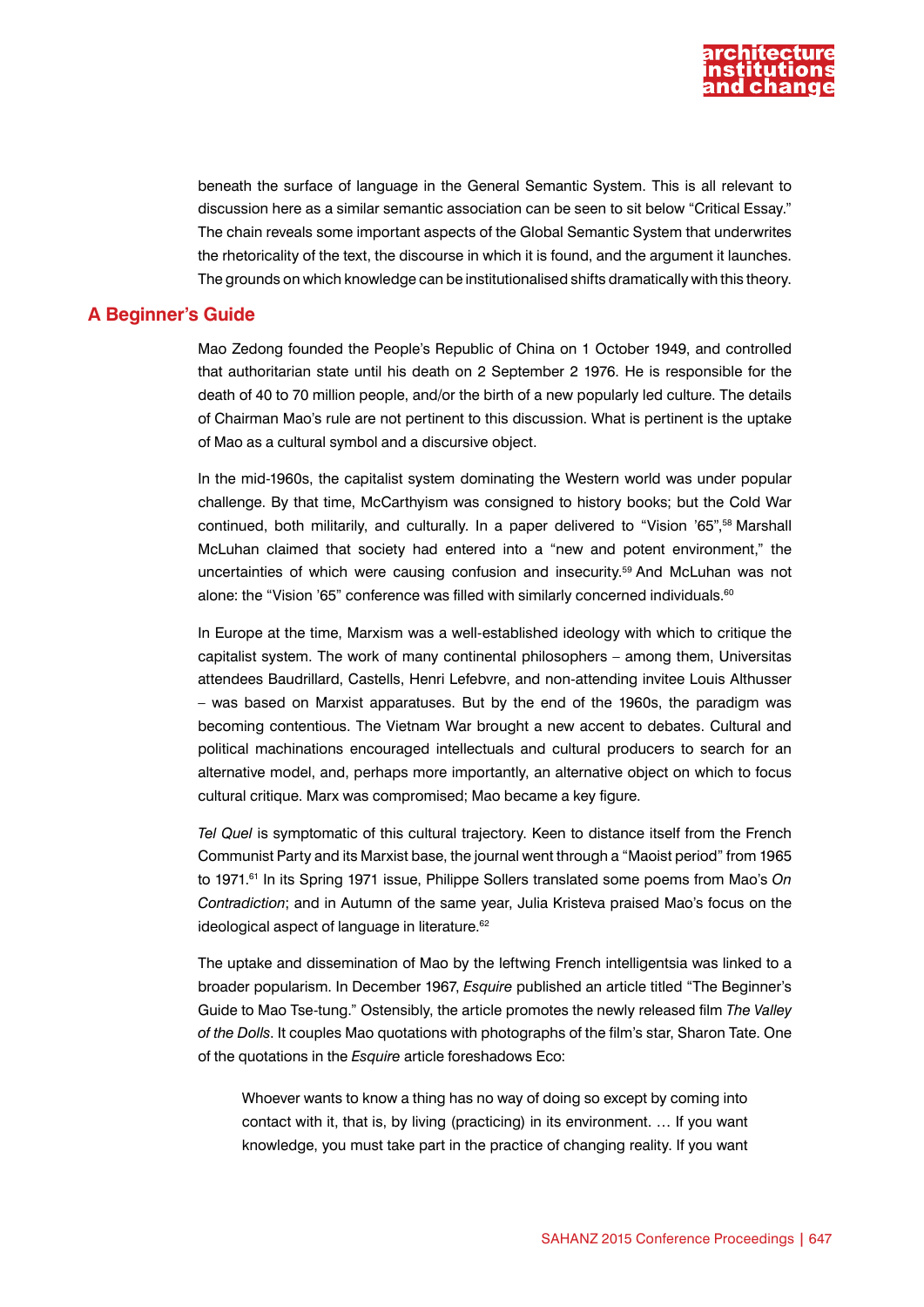to know the taste of a pear, you must change the pear by eating it yourself. "On Practice" (July, 1937)<sup>63</sup>

A close-up photograph of Tate accompanies the quotation.<sup>64</sup> Her right hand is visible. In it she loosely holds a pear of which two generous bites have been taken. Her mouth is held open and slightly askew. A piece of the pear and a generous amount of its juice are apparent below her bottom lip, the latter close to dripping off her chin. Tate's hair is loosely tousled, and her blouse open at the chest. Despite this informality, her eyes are augmented by false lashes and framed by a thick application of eyeliner and mascara. The image is highly sexual. Indeed, the set of images are all of a sexualised nature: open zippers, wet t-shirts, and fur rugs all feature. In one photograph, on the floor next to Tate's black-leatherboot-clad left foot, lays Mao's "little red book," apparently loaded with cathexis.

The quotations of great significance to the People's Republic are thus established in subjacent chains with two journals: the scholarly, French, consciously post-Marxist *Tel Quel*; and the popular, American, arguably misogynist *Esquire*. In the latter magazine, the "little red book" is linked to the camp Hollywood film *The Valley of the Dolls* and its star Sharon Tate. The Global Semantic System accepts all these connections within its network.

The message received by an Addressee might key into or overlook such semantic links. "Towards a Semiological Guerrilla Warfare" overtly encourages such aberrant readings. But "Critical Essay" is not another presentation of guerrilla decoding. Nor is it a naive promotion of Maoist ideology. Eco uses the Global Semantic System in another way. He subverts the dominant paradigm by an ironic encoding of cliché. He overcodes his text; and by doing so, he forms his critical position.

## **Critical institutions**

The significance of the Mao quotation to "Critical Essay" is both gratuitous and all-important. Eco focuses his reader on the lines: as stated above, he claims that the project for a new university can be synthesised in its form; and he incorrectly nominates the quote as "a sentence" rather than two, thus making its textuality more palpable. These are not empty acts.

By including Mao's quotation in "Critical Essay," Eco forges links between Mao's Global Semantic System location, and that of the Universitas Project. "The Black Book" and the "little red book" are connected. But Eco's inclusion of Mao is not a fresh metaphor. The Chairman of the People's Republic has no direct significance to architectural intellection, and his quotation offers little more than advocacy for process and practice. His place within the Global Semantic System, however, was already established.

Thanks to previous so-called critical productions, Mao was already significant to architectural discourse. He was an established figure of a self-conscious revolutionary agenda. Rather than being metaphoric, then, Eco's Mao quotation is ironic. It is a critique of existent contiguities within architectural discourse forged by radical leftwing politics within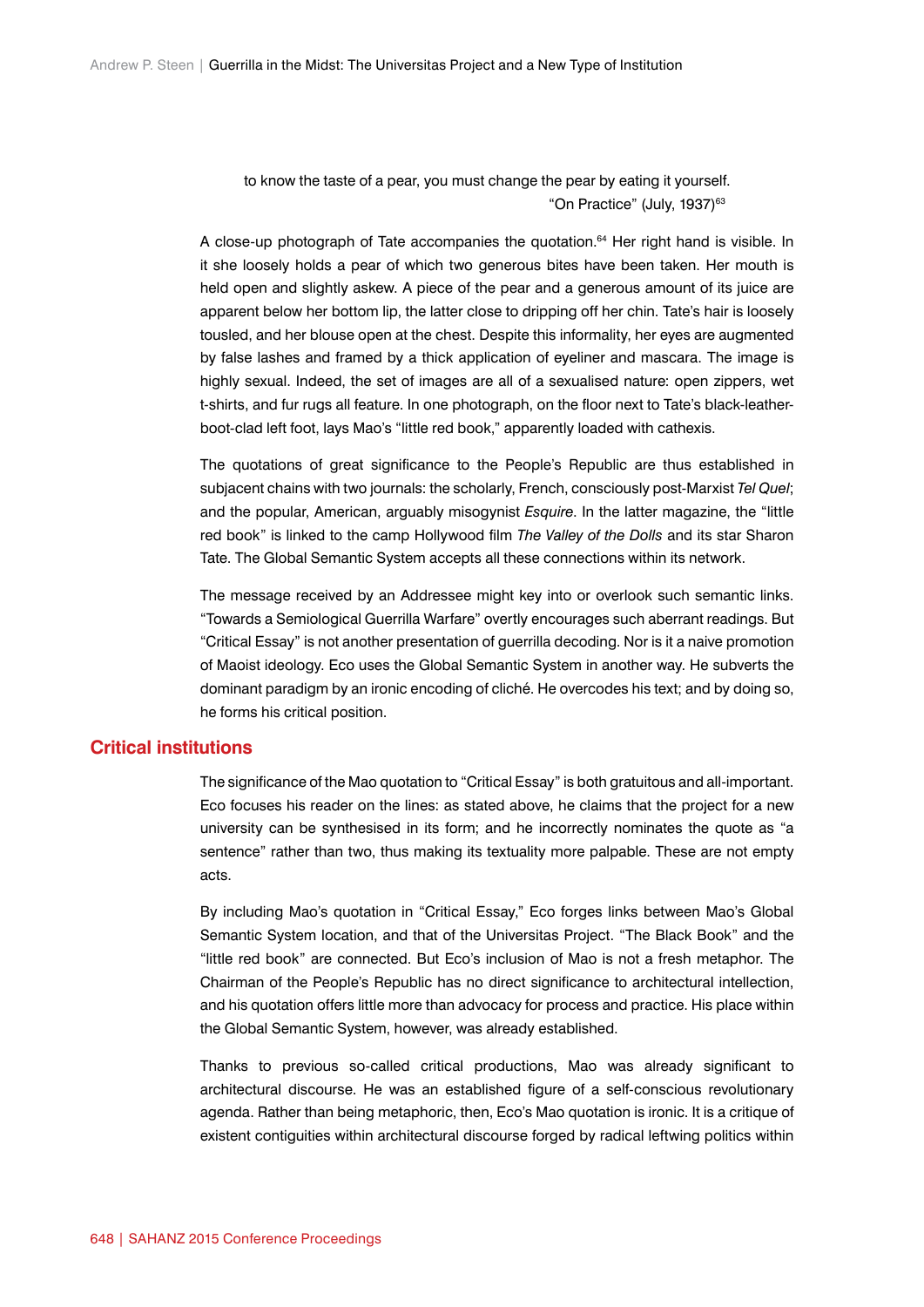

structuralist-backed intellectualisation.

In using Mao's quotation, and appropriating the cultural significance of Mao, Eco is using the networks of the Global Semantic System to corrode the integrity of established hierarchies and ideologies. The revolutionary zeal of Ambasz's Universitas Project is caricatured as apocalyptic authoritarianism. The Mao quotation is a metalinguistic challenge to architectural theory discourse and institutionalisation.

The "Project Working Paper" asked Eco to critique the concept of the university. In repositioning hierarchies and power relations, he fulfils this task. But at the same time, he critiques the critiquers of the university concept. Eco's framing of the relation of the periphery to centre becomes particularly meaningful here: Ambasz is a synecdoche, both for MoMA and the IAUS specifically, and for the empowered centre more generally.

"Critical Essay" breaks down the educational model of knowledge holder – knowledge receiver. It also breaks down the educational model of geographic containment, the model supporting universities and MoMA. Exploiting the poetic function of language, Eco uses contiguity as a weapon to send a loaded message.

While its attack is focused on Ambasz, the challenge presented by "Critical Essay" is not merely directed at him. Nor is it limited to the prospective institution of Universitas. Eco's essay contests institutionality in general: the power and supposed centrality of New York's MoMA; and the cultural position of architectural theorisation, particularly its arm aligned to structuralism. Eco advocates for a non-university, but also for a collapsing of the so-called critical authority of architectural theory.

The poetic use of Mao Zedong in a piece of architectural theory articulates non-institutional cultural slippage. Associations of radicalism with MoMA and with many eminent universities may be secured within the history of the twentieth century; but the significance of museums and universities in the twenty-first is less than assured. The progression of the Cultural Information file-store, institutionalised as the world wide web, continues to threaten centres of knowledge, making everyone architectural proletariat and potential guerrillas.

<sup>1</sup> Umberto Eco, "Critical Essay," in *The Universitas Project: Solutions for a Post-Technological Society*, ed. Emilio Ambasz and Harriet Schoenholz Bee (New York: The Museum of Modern Art, 2006), 95-104.

<sup>2</sup> Felicity D. Scott, "On the Counter-Design of Institutions: Emilio Ambasz's Universitas Project at MoMA," *Grey Room* 14 (Winter 2004): 50.

<sup>3</sup> Scott, "On the Counter-Design of Institutions," 50.

<sup>4</sup> Emilio Ambasz, "Acknowledgments," in *The Universitas Project*, 10.

<sup>5</sup> According to Ambasz, this is what it was called by Project participants – Emilio Ambasz, "Introduction: Looking back to see ahead," in *The Universitas Project*, 13.

<sup>6</sup> Emilio Ambasz, "Project Working Paper," in *The Universitas Project*, 44.

<sup>7</sup> The essays recycle "I. The University of Design and Development; II. Manhattan: Capital of the Twentieth Century; III. The Designs of Freedom," *Perspecta* 13/14 (1971): 359-365.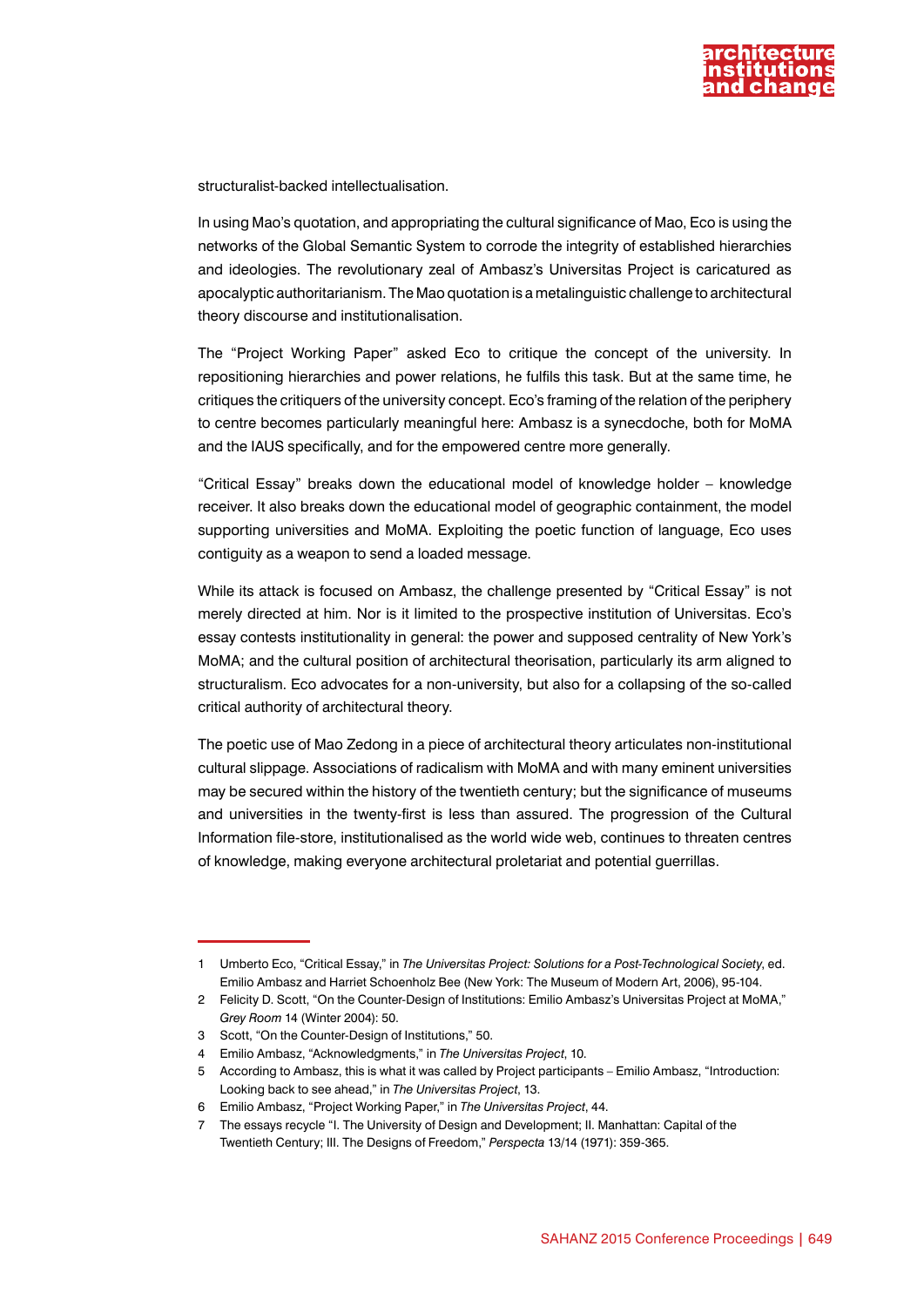- Ambasz, "Project Working Paper," 46.
- Scott, "On the Counter-Design of Institutions," 49.
- Ambasz, "Project Working Paper," 46. Louis Althusser, Roland Barthes, Michel Foucault, Roman Jakobson, Tomàs Maldonado and Susan Sontag were invited but declined the invitation.
- Gillo Dorfles, "The Proairetic Factor and the Concept of Asymmetry in Design," in *The Universitas Project*, 79.
- Jean Baudrillard, "Design and Environment: Or, The Inflationary Curve of Political Economy," in *The Universitas Project*, 62.
- Manuel Castells, "Urban Symbolism and Social Movements: On a New Institution for the Study of the Urban Environment," in *The Universitas Project*, 78.
- Emilio Ambasz and Harriet Schoenholz Bee, eds., *The Universitas Project: Solutions for a Post-Technological Society* (New York: The Museum of Modern Art, 2006).
- Ambasz, "Project Working Paper," 44.
- Eco, "Critical Essay," 95. Italics removed.
- Glenn D. Lowry, "Foreword," in *The Universitas Project*, 8.
- Amit Wolf, "Superurbeffimero n.7: Umberto Eco's Semiologia and the Architectural Rituals of the U.F.O.," *Californian Italian Studies* 2, no. 2 (2011), http://escholarship.org/uc/item/8q61n35f.
- David Robey, "Introduction," in *The Open Work* (Cambridge, US: Harvard University Press, 1989), xx. Indeed, "Critical Essay" may be cast in relation to his article, "The Death of Gruppo 63" (in *The Open Work*, 236-250), written in 1972.
- Eco, "Critical Essay," 104.
- Eco, "Critical Essay," 104.
- Eco, "Critical Essay," 104.
- Eco, "Critical Essay," 95-96.
- Scott, "On the Counter-Design of Institutions," 49.
- http://siudesign.org/vision\_67.htm (accessed May 2, 2015).
- Umberto Eco, *La struttura assente: introduzione alla ricerca semiologica* (Milan: Bompiani, 1968).
- Umberto Eco, "Towards a Semiological Guerrilla Warfare," in *Travels in Hyperreality,* trans. William Weaver (San Diego: Harcourt Brace & Company, 1990), 135.
- Umberto Eco, *Apocalittici e integrati: comunicazioni di massa e teorie della cultura di media* (Milan: Bompiani, 1964); Umberto Eco, "Apocalyptic and Integrated Intellectuals: Mass Communication and Theories of Mass Culture," in *Apocalypse Postponed Umberto Eco*, ed.Robert Lumley (Bloomington: Indiana University Press, 1994), 17-35.
- Eco, "Towards a Semiological Guerrilla Warfare," 136.
- Eco, "Towards a Semiological Guerrilla Warfare," 136.
- Eco, "Towards a Semiological Guerrilla Warfare," 138.
- Eco, "Towards a Semiological Guerrilla Warfare," 138.
- Eco, "Towards a Semiological Guerrilla Warfare," 139-40.
- Eco, "Towards a Semiological Guerrilla Warfare," 141.
- Eco, "Towards a Semiological Guerrilla Warfare," 142.
- Eco, "Towards a Semiological Guerrilla Warfare," 141. This formulation has obvious unsaid links to "Chairman" Mao.
- Eco, "Towards a Semiological Guerrilla Warfare," 142.
- Eco, "Towards a Semiological Guerrilla Warfare," 143.
- Umberto Eco, *Le forme del contenuto* (Milan: Bompiani, 1971).
- Umberto Eco, "The Semantics of Metaphor," in *The Role of the Reader: Explorations in the Semiotics of Texts* (London: Hutchinson, 1981), 67-89.
- Umberto Eco, *Opera aperta* (Milan: Bompiani, 1962); Umberto Eco, *The Open Work* (Cambridge US: Harvard University Press, 1989).
- Eco, "The Semantics of Metaphor," 67.
- Eco, "The Semantics of Metaphor," 67, italics removed.
- Eco, "The Semantics of Metaphor," 67.
- Eco, "The Semantics of Metaphor," 67.
- Eco, "The Semantics of Metaphor," 82.
- Eco, "The Semantics of Metaphor," 69.